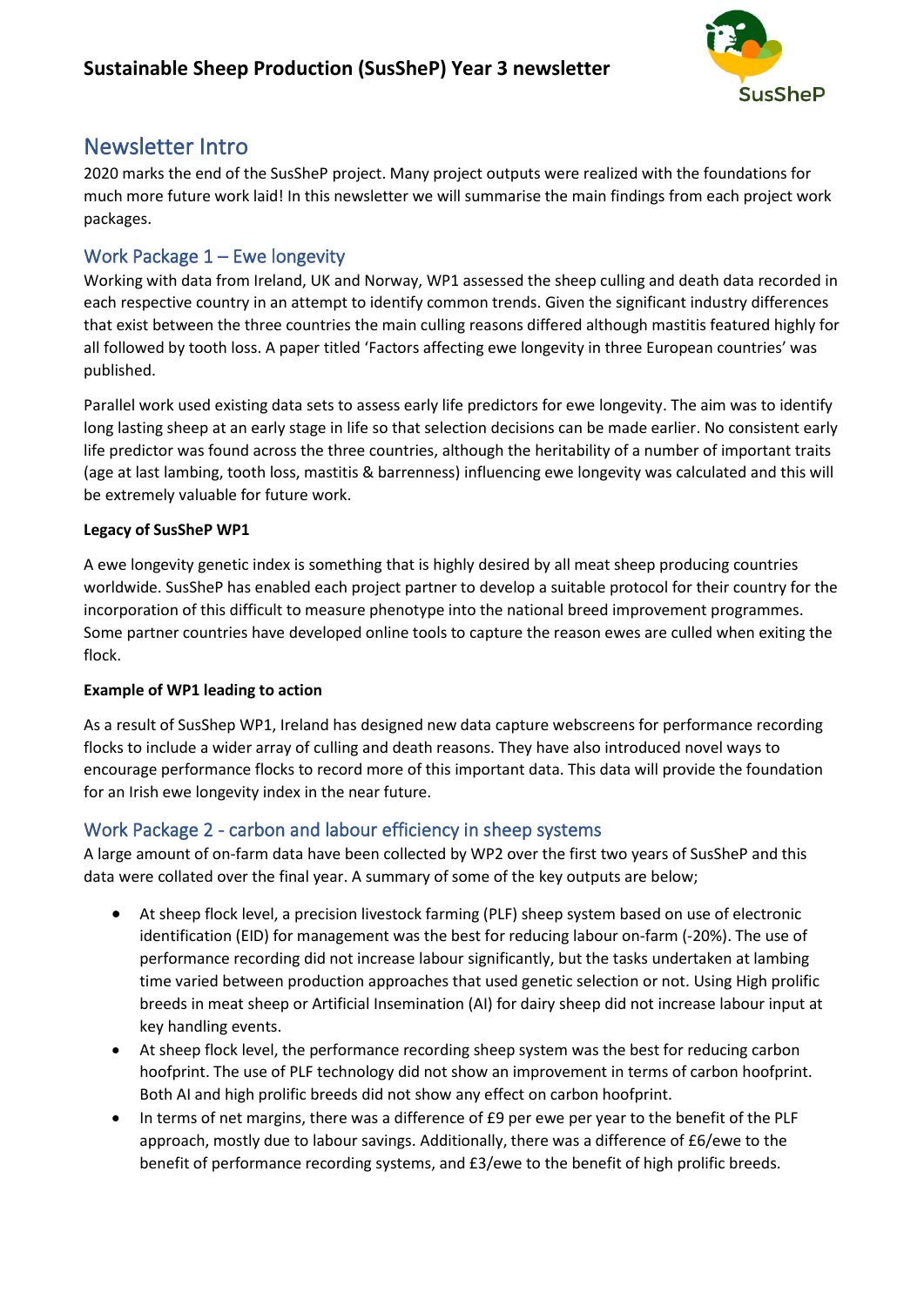# **Sustainable Sheep Production (SusSheP) Year 3 newsletter**



Introducing AI in dairy sheep allowed a difference of £50/ewe, mainly due to an increase in milk yield.

- A combination of using technology on sheep farms, as well as performance recording, would be an ideal combination in terms of labour savings, carbon hoofprint and financial sustainability.
- A survey on sheep management practices to identify factors that could encourage on-farm changes based on the work carried out in SusShep showed that
	- $\circ$  Age of respondents was not a major factor for on-farm change, nor was the type of production systems (hill/upland vs lowland).
	- $\circ$  However, past experience was an important factor, potentially emphasising the need for focusing policy effort on knowledge transfer from 'early adopters' to other farmers.

### Work Package 3 - Ewe breed differences in cervical function

Work in Ireland has demonstrated that the reason cervical artificial insemination (AI) with frozen-thawed semen works in Norway but nowhere else in the world is due to the breed of the ewe in Norway and specifically the inability of frozen-thawed sperm to traverse the cervix of some ewe breeds. SusSheP set out to perform an in-depth characterization of the differences in the biology of the cervix of six economically important ewe breeds across Norway, France and Ireland. These included Suffolk (low fertility) and Belclare (medium fertility) in Ireland, Ile de France and Romanov (both with medium fertility) in France and Norwegian White Sheep (NWS) and Fur (both with high fertility) in Norway (n = 28 to 30 ewes/ breed).

A summary of the main findings of WP3 are as follows;

- $\circ$  A detailed assessment of the anatomy and morphology of the cervix of the six ewe breeds was carried out initially. Differences in the length of the cervix between ewe breeds was evident but this was more related to the mature body size of the ewe and not related to pregnancy rates following cervical AI with frozen-thawed semen.
- $\circ$  There was no relationship between the ewe breed pregnancy rates and the amount or viscosity of cervical mucus collected around the time of ovulation.
- o *O*-linked glycans were correlated with mucus viscosity and thus likely to affect sperm progression. High fertility ewe breeds (NWS and Fur) had higher percentage of neutral *O*glycans (without sialic acid). Sialic acid content of cervical mucus appears to be an important modulator of sperm transport.
- o Key genes involved in sialic acid and O-glycan biosynthesis (*MUC5AC, ST6GAL2, SIAE, NEU1*) showed differences in gene expression between high and low fertility ewe breeds.
- $\circ$  Low fertility breeds have a heightened immune response as evident by a more diverse cervical microbiome as well as the upregulation of key inflammatory genes (*CCL5, CXCL16, TLR4, IL1A* ) in cervical tissue.
- o This work has identified a number of biomarkers which appear to be key to sperm transport across the cervix.
- o SusSheP has generated a large databank of samples for future analysis / projects.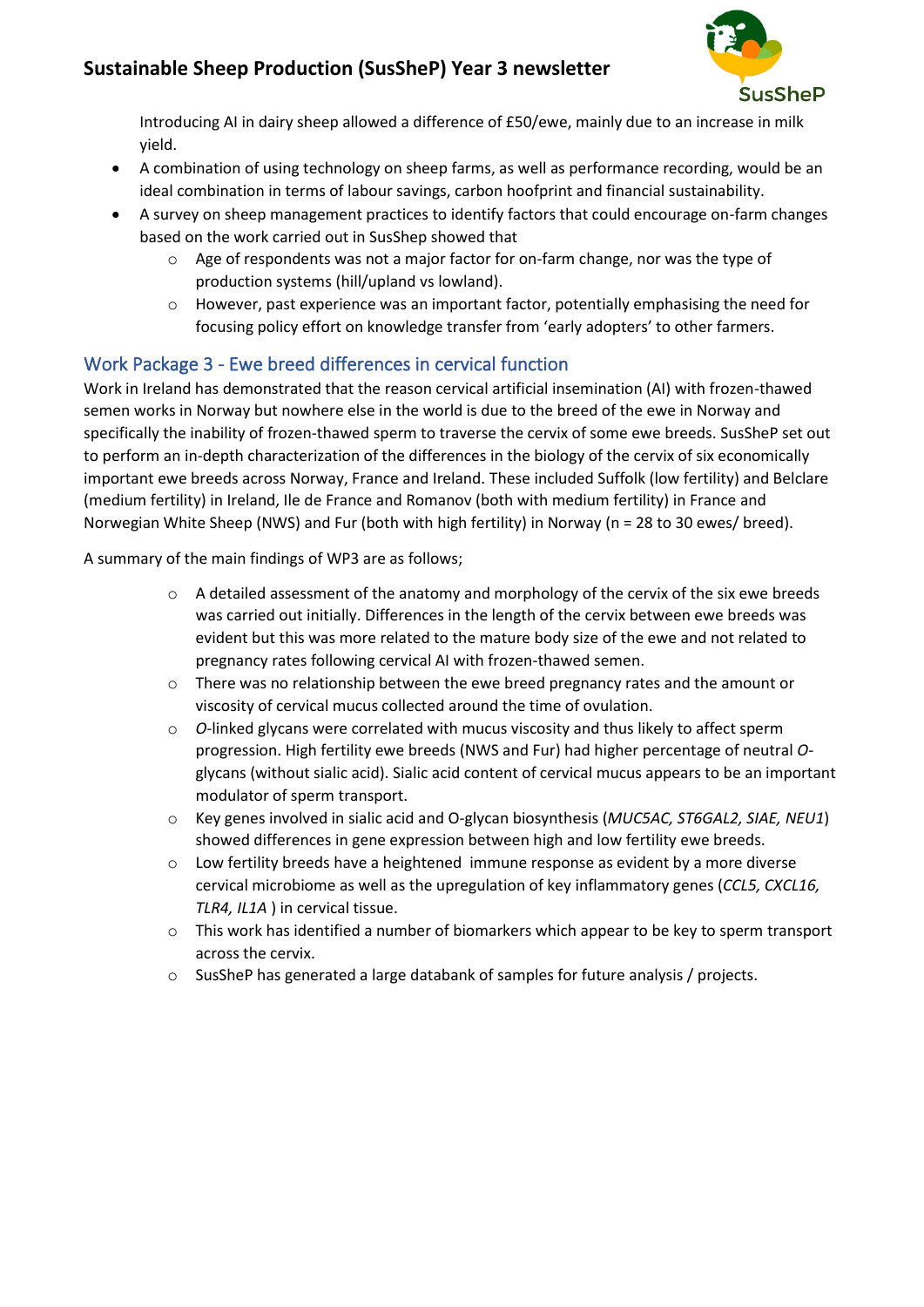## **Sustainable Sheep Production (SusSheP) Year 3 newsletter**





Cervical tissue section at the microscope level (Alcian Blue – PAS stain, 40X). In blue: mucin- mesh secreted by the cervical epithelium (red).

#### Work Package 4 – Validation

The objective was to ascertain farmers' views on alternative Sheep Production Systems (SPSs) and complete a life cycle assessment of the differing SPSs. A survey of 145 UK and Irish farmers attitude to change was conducted. The surveys focused on the following;

- Farm overview: country, production system, enterprises, main outputs, farmer age, farm size and breeds
- Flock production: flock size, scanning rate, weaning rates, rearing of triplets, culling reasons & replacements strategy
- Management practices: purchasing rams, ranking traits of importance, data recording, labour requirements
- Technology adoption: future intensions, use of genetic indexes, electronic devices (EID) and artificial insemination.

#### **Some of the key survey results include;**

- Flock size: Ireland (191 ewe) and UK (576)
- Enterprise: sheep only (36%), sheep & beef (43%), sheep & other enterprise (21%)
- Hill (30%), lowland (60%), mixed (10%)
- Farming full time (51%) versus part time (49%)
- Age: <40 (32%), 40-60 (44%), >60 (24%)
- Flock intentions: Maintain numbers (46%), increase numbers (40%)
- Labour availability: Sufficient (64%)
- Greatest labour requirements: lambing (85%), shearing (4%), pregnancy scanning (3%), health treatments (3%)
- Use EID: 44%
- Use genetic indexes: 69%

A life cycle assessment (LCA) of different SPSs was also carried out. This assessed aspects including;

- Environmental impacts associated with all the stages of sheep production
	- o on- and off-farm impacts
- Scenarios:
	- o Prolificacy and stocking rates (Irish research data)
	- o Use of performance recording (UK research data)